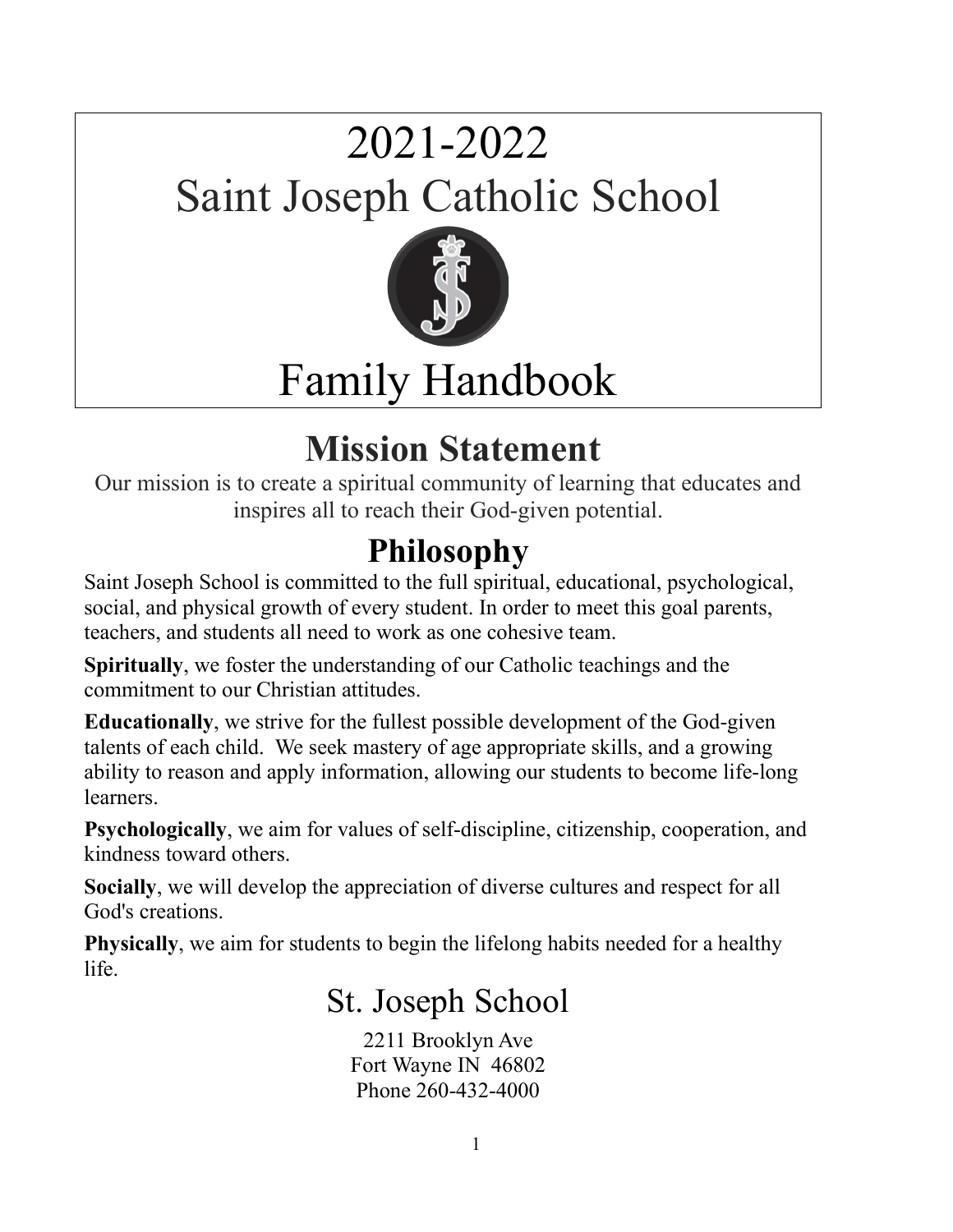#### **Administration**

| $i$ Quién?                         | Extension<br># | Email                                |  |
|------------------------------------|----------------|--------------------------------------|--|
| Fr. Evaristo Oliveras              | 339            | Fr.evaristo.olivera@gmail.com        |  |
| $\oint$ Pastor                     |                |                                      |  |
| Cristy Jordán                      | 333            | CJordan@saintjosephcatholicfw.org    |  |
| $\triangle$ Principal              |                |                                      |  |
| Sam DiFilippo                      | 335            |                                      |  |
| $\bullet$ Assessment/Facility Tech |                | sdifilippo@saintjosephcatholicfw.org |  |
| Mia Gray                           | 328            |                                      |  |
| $\triangle$ Admissions & Reports   |                | Office@saintjosephcatholicfw.org     |  |
| Chelsea Corwin                     | 362            |                                      |  |
| $\bigcirc$ Accounting              |                | CCorwin@saintjosephcatholicfw.org    |  |
| Ben Truman                         | 334            |                                      |  |
| <b>♦ Athletic Director</b>         |                | BTruman@saintjosephcatholicfw.org    |  |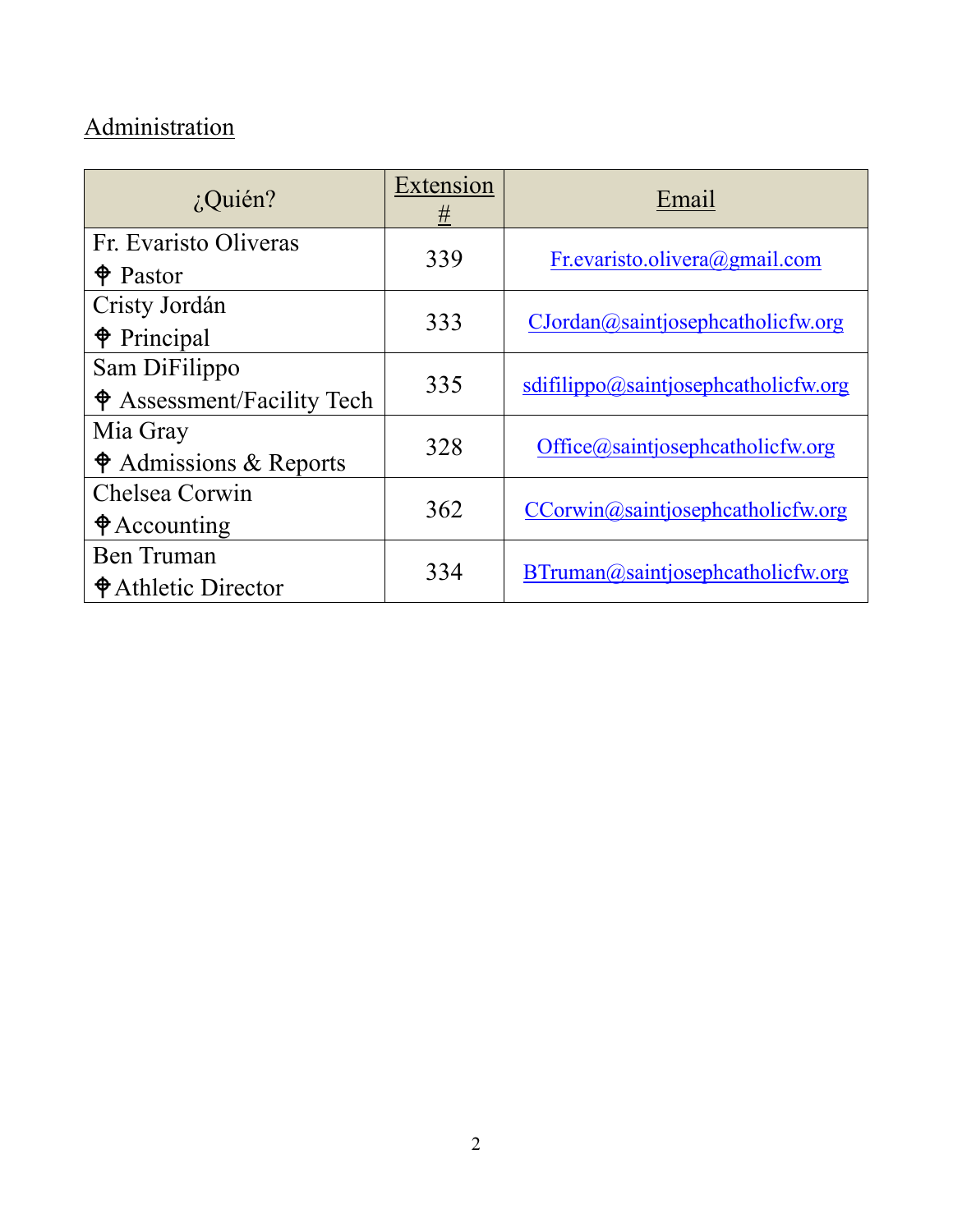# Faculty & Staff

| <b>Classroom Instruction</b>                                          |                                               |  |
|-----------------------------------------------------------------------|-----------------------------------------------|--|
| Pre-K<br>Ms. Tonya Dunkley & Ms. Ashley Heischman                     |                                               |  |
|                                                                       |                                               |  |
| K                                                                     | <b>K-8 Support Staff:</b>                     |  |
| Ms.Lori Tebben                                                        | Ms. Yesi Cervantes   Monitor & Aid            |  |
| 1 <sup>st</sup>                                                       | Ms. Lynn Clough   3rd-5th Religion            |  |
| Ms. Jessica Elward                                                    | Mr. Joe Fischer   Monitor & Resource          |  |
| 2 <sub>nd</sub>                                                       | Ms. Judy Gamble   Monitor & Aid               |  |
| Ms. Abbie Jones                                                       | Ms. Laura Martinez   Office & Teacher Support |  |
|                                                                       | Ms. Erika Morton   Monitor & Aid              |  |
| 3rd<br>Ms. Jessica Howard                                             | Ms. Ana Ponce   RCIC                          |  |
|                                                                       | Mr. Chris Price   Bus                         |  |
| 4th                                                                   | Mr. Bryant Rozier   Jr. High Media Career     |  |
| Ms. Renee Davis                                                       | Ms. Lorna Staller   Monitor & Resource        |  |
| 5th                                                                   | Mr. Rudy Vasquez   K-5 Media                  |  |
| Mr. Braydin Stell                                                     |                                               |  |
|                                                                       |                                               |  |
| Jr. High Teachers:<br>Mr. Sam DiFilippo - Religion, Organization Tech |                                               |  |
| Ms. Tammy LaFaucia - ELA                                              |                                               |  |
| Mr. Jacob Rorick - Science & Social Studies                           |                                               |  |
| Ms. Kris Tsuleff - Math                                               |                                               |  |
| Physical Education & Athletic Director:                               |                                               |  |
| Mr. Ben Truman                                                        |                                               |  |
| More Support Staff                                                    |                                               |  |
| <b>CLINIC &amp; MEDICAL RECORDS</b>                                   |                                               |  |
| Ms. Arleen Leon                                                       |                                               |  |
| <b>FOOD SERVICE</b>                                                   | <b>OFFICE</b>                                 |  |
| Ms. Andrea Fernandez                                                  | Ms. Connie Walker                             |  |
| Ms. Denise Sluyter                                                    | Ms. Chelsea Corwin<br>Ms. Mia Gray            |  |
|                                                                       |                                               |  |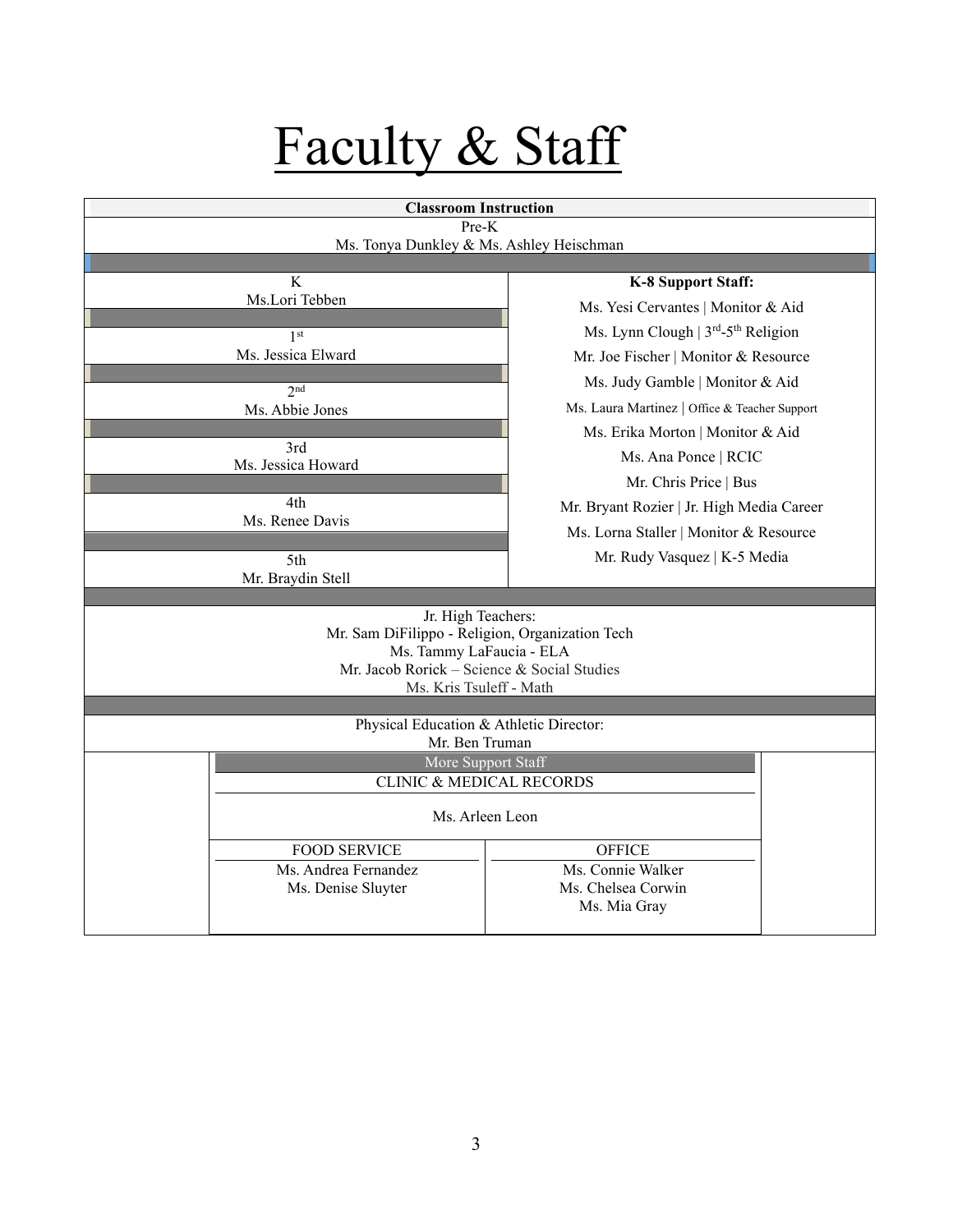#### Table of Contents

| Addendums due to COVID 19                                  |    |
|------------------------------------------------------------|----|
| <b>Admission Guidelines</b>                                | 6  |
| <b>School Records</b>                                      | 6  |
| Attendance/Tardiness                                       | 7  |
| Absences<br>$1_{-}$                                        | 7  |
| Tardiness<br>2.                                            | 7  |
| Attendance & Tardiness Referral Process                    | 7  |
| Procedure for Absences and Early Dismissals                | 7  |
| Communication and Telephone Use                            | 8  |
| Daily Schedule                                             | 9  |
| Emergency Weather Delays/Closures/ Text Services           | 9  |
| Illness, Injury at School, and Current Contact Information | 9  |
| <b>Meals Times</b>                                         | 10 |
| Birthday treats                                            | 10 |
| Medication                                                 | 11 |
| Non-Custodial Parent                                       | 11 |
| <b>Visitors</b>                                            | 11 |
| Volunteers                                                 | 11 |
| <b>Student Progress</b>                                    | 12 |
| <b>Standardized Testing</b>                                | 12 |
| <b>Grading Policy</b>                                      | 12 |
| <b>Report Card Comment Codes</b>                           | 13 |
| Promotion and Retention of Students                        | 13 |
| <b>Resource Department</b>                                 | 13 |
| <b>Case Management and Reporting Needs</b>                 | 14 |
| Discipline Policy                                          | 14 |
| <b>Student Responsibilities</b>                            | 14 |
| Parent Responsibilities                                    | 14 |
| Parent/School Partnership                                  | 15 |
| <b>Teacher Responsibilities</b>                            | 15 |
| <b>Administration Responsibilities</b>                     | 15 |
| Disciplinary Procedures and SJCS Discipline Policy         | 16 |
| Saint Joseph Catholic School Discipline Policy             | 16 |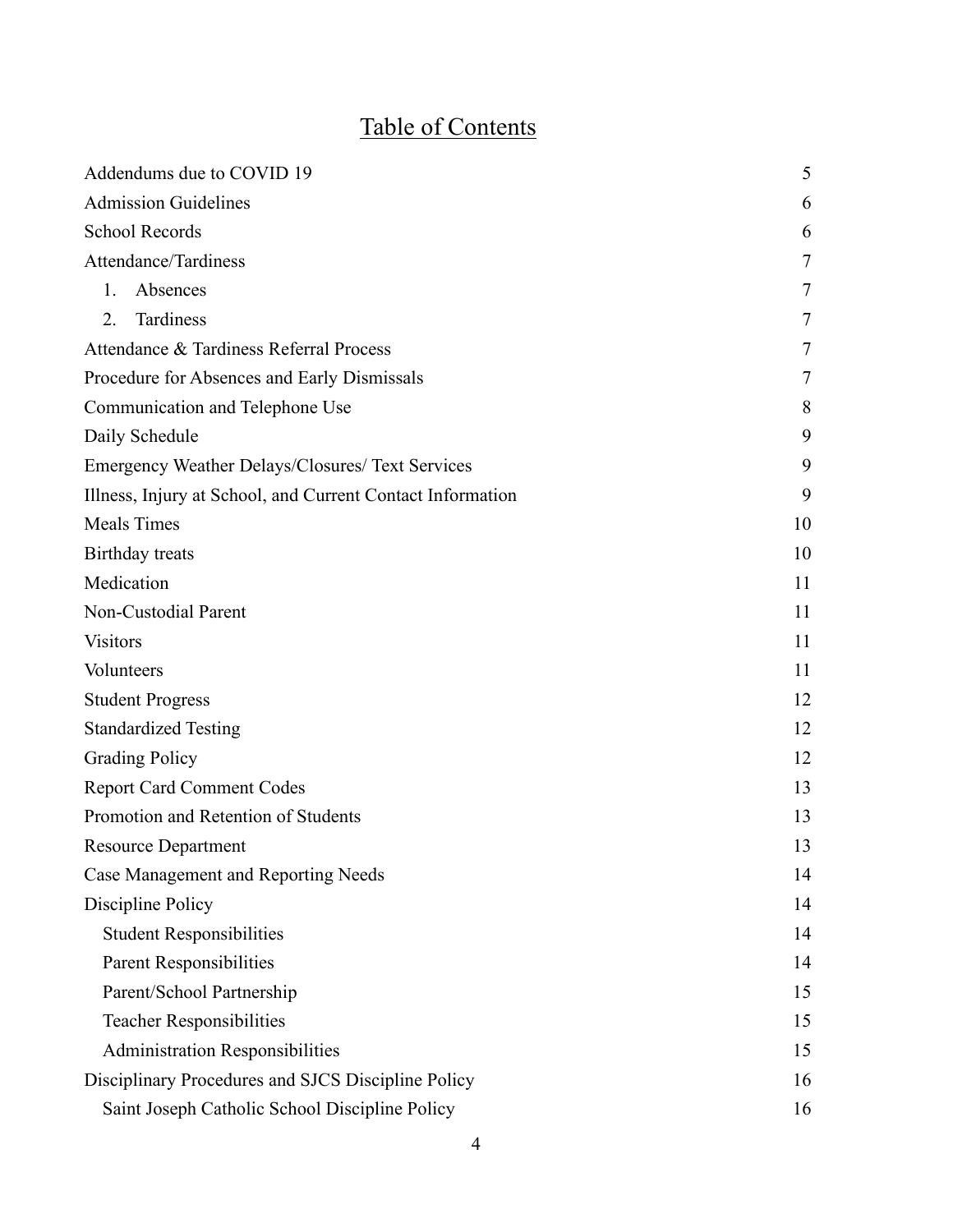| Disciplinary Steps                    | 17 |
|---------------------------------------|----|
| School Dress/Uniform Policy           | 18 |
| Sacramental Preparation               | 19 |
| Mass                                  | 19 |
| Fine Arts                             | 19 |
| Transportation                        | 19 |
| <b>Traffic and Parking Procedures</b> | 20 |
| Field Trip Policies and Forms         | 20 |
| Photographing/Media Releases          | 20 |
| <b>Tuition Payments</b>               | 20 |
| Diocesan Policies                     | 20 |

#### **Addendums due to CV-19 (revised 9.7.21)**

#### **21-22 Protocol**

- **MASKS** Masks will be mandatory until further notice. Should we resume to optional masks, please know that status may also change per decisions at the local building level.
- **HEALTH SCREEN AT HOME** All families conduct their own health screens at home to check for fever and symptoms. If your child has any symptoms please keep them home and let us know as soon as possible. Symptoms to check at home are:
	- o Fever or feeling feverish (such as chills, sweating)
	- o Cough/sore throat/Congestion/Runny Nose
	- o Headache/Stomachache/Diarrhea/Nausea/Vomiting
	- o Muscle aches or body aches/Unusual fatigue
	- o New loss of taste or smell
	- o Difficulty breathing
- **BIRTHDAY TREATS** Birthday treats- if they are food- must be prepackaged and will be given out at the end of the day to be taken home and eaten at home.
- **CV-eLearning** Students on quarantine or in isolation will be permitted eLearning with proper documentation provide by medical officials. Scheduled eLearning or COVID eLearning (CV-eLearning) must be completed according to the timeline given by the teacher or Junior High teachers.
- **DEVICES** All students K-8 must have functioning Chromebook devices and power cords at all times. Should your child's device or cord have issues the school must be notified immediately. Parents will be responsible to pay \$350 for the device and \$50 immediately for replacement.
- **LUNCH** Cold lunches must come with students when they first arrive for the day. If a students forgets the cold lunch at home a school lunch will be provided. Also, students may not share food whether from home or a school breakfast or lunch.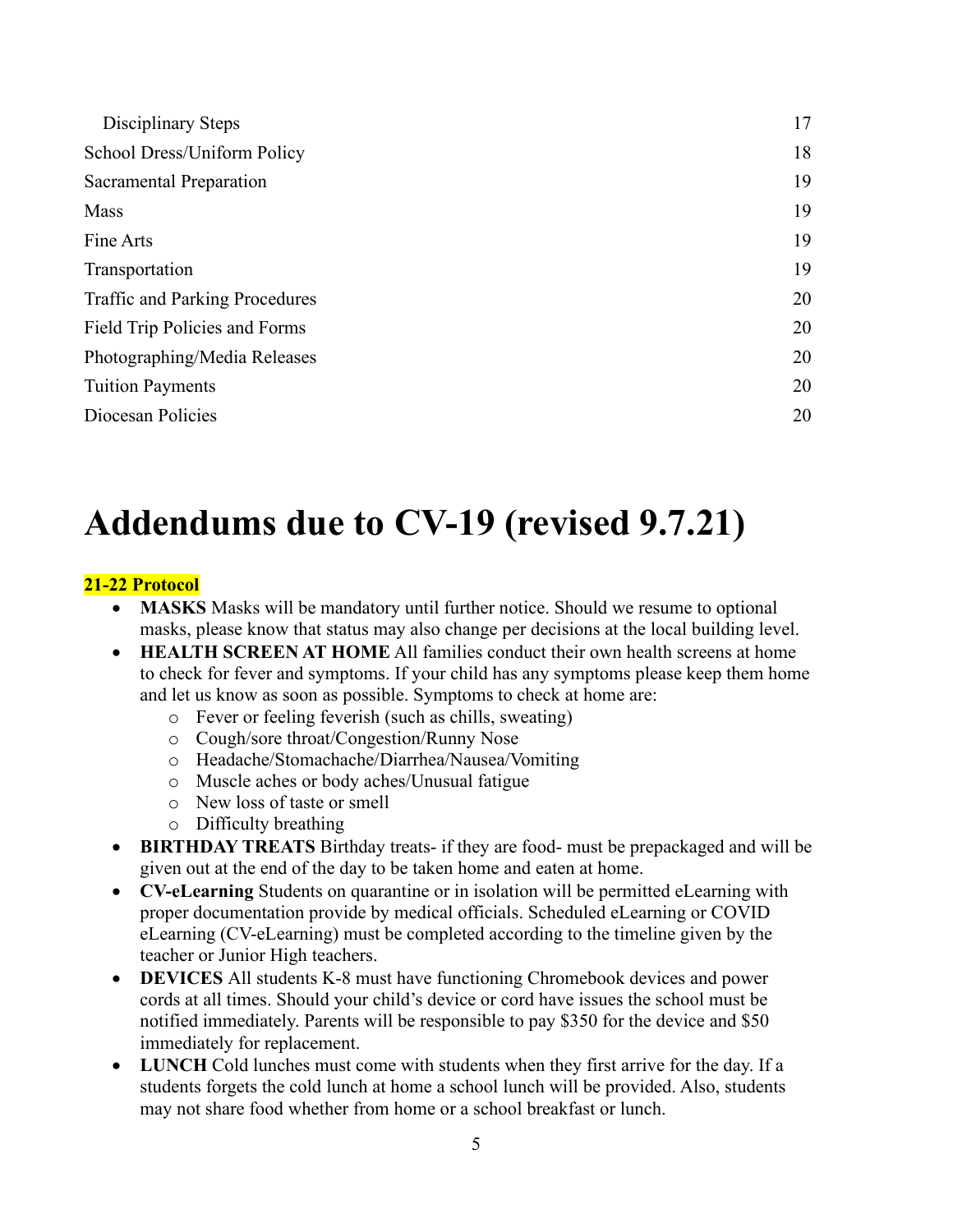## **Admission Guidelines**

St. Joseph School admits qualified students, capable of succeeding at the school. We seek to enhance our community spirit and pursue ethnic, economic and religious diversity in our school body.

Students are considered for admission based on application date for openings in the following order:

1. Current students and their siblings with registration and fees paid by the enrollment deadline.

2. Students from families who are registered, members of Saint Joseph Catholic Church with completed evaluations, registration and fees paid by the second enrollment window.

3. Students from families registered in other Catholic parishes with completed

evaluations, registration and fees paid by the third enrollment window.

4. Students from families that are not members of a Catholic parish with completed evaluations, registration and fees paid by the fourth enrollment window.

- A child must be 5 years old by August 1 to enroll in kindergarten.
- Admission of students depends on administrative review of applications, evaluations, school records, and interviews. All new students must submit the completed immunization form before school begins.

### **School Records**

When a student transfers out of the school, all educational records may be released to the receiving school. These records will be made available only to officials, teachers and designated personnel in the receiving school who have an educational interest in the records. Parents complete a "Release of Records" form for authorization. Release of records is permitted when a child's tuition balance is zero.

A parent making a written request to view their child's educational records will be granted the opportunity to see records. This includes all parents, even without custody, according to the Buckley Amendment of 1974. An exception to this policy will occur if a court order banning access is presented. Copies of records are given when tuition and school fee payments are up to date.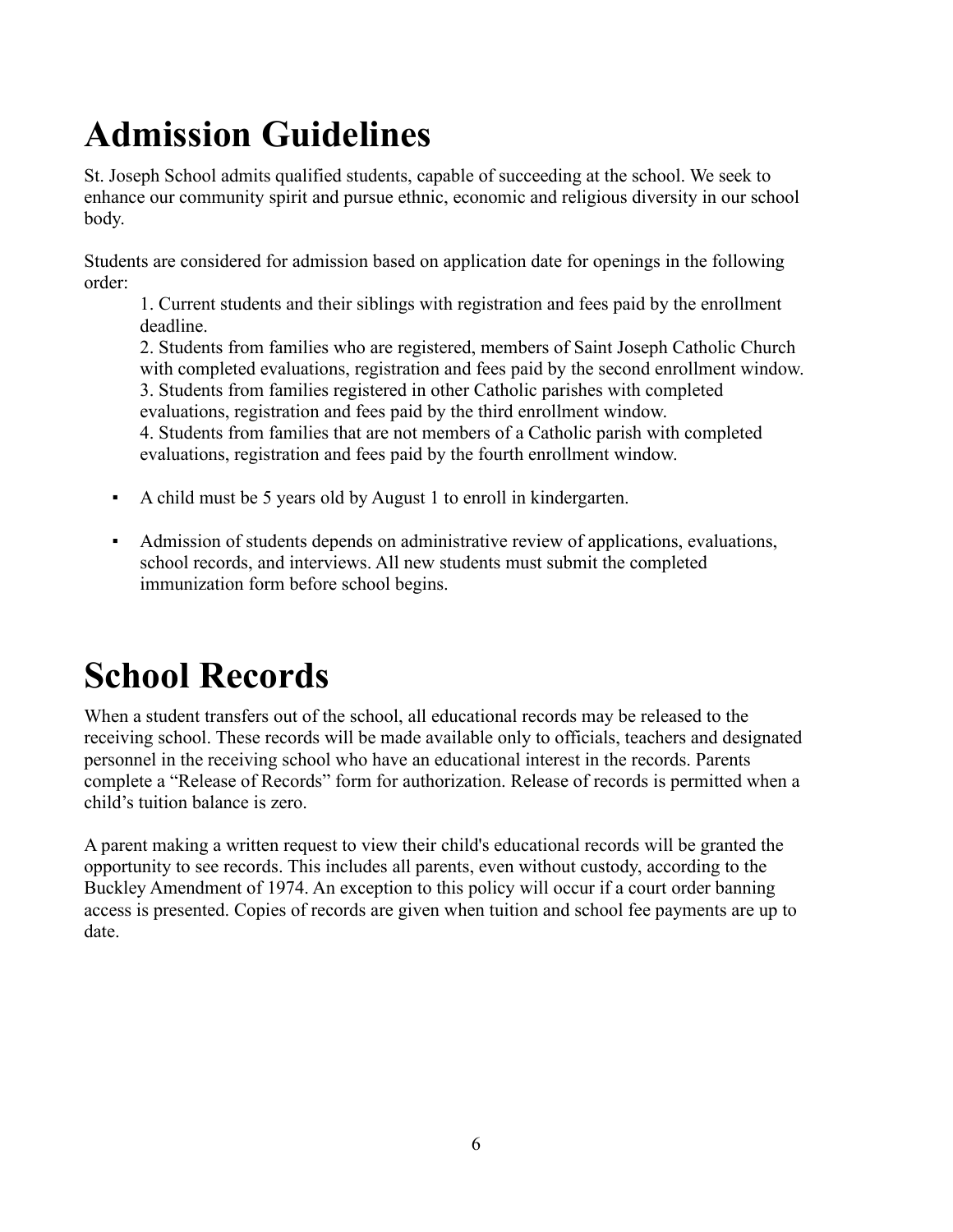#### **Attendance/Tardiness**

#### **1. Absences**

Parents and students are expected to make every effort to attend school and arrive on time. Absences for illness or injury, medical or dental appointments, a funeral, or other special circumstances will be excused when a parent has called the school office. However, each semester, after five excused absences without a medical note the student will be considered unexcused moving forward. Please provide the office with a doctor's note whenever possible.

Carefully review the school calendar when making plans for family vacations. Individual teachers will decide on the appropriate time allowed for students to make up work after an excused absence.

#### **2. Tardiness**

The school doors open at 7:00 am. Arrival doors close at 7:35. Those who arrive after the gym doors have closed will need to enter through the main office, Door #3. Any student arriving after 7:35 will be officially marked as tardy. **Parents must enter the school and sign in any students entering the school after 7:35**. Three tardies equal one  $\frac{1}{2}$  day absence. A student is not counted tardy if the bus is late.

### **Attendance & Tardiness Referral Process**

Attendance is taken daily and reported to the state.

### **Procedure for Absences and Early Dismissals**

Parents or guardians are required to contact the school office, 260-432-4000 (main) or (mobile) 260-498-0977, to report student absences by 8 a.m. If parents plan on picking up students before dismissal, please pick up your children by 2 pm. Unexcused early departures count the same as a tardy and therefore 3 unexcused early departures result in a ½ day absence. Parents are required to send a note, email, or call the office to request an early dismissal. **If you have an unexpected circumstance and need to call in an early pick up, we request you do so before noon**. The adult picking up the student is required to come to the school office and sign the student out. If a student returns that same day, before returning to class, he/she must check in at the office accompanied by an adult.

Once tardies or unexcused absences total 7 missed days a child is considered a habitual truant.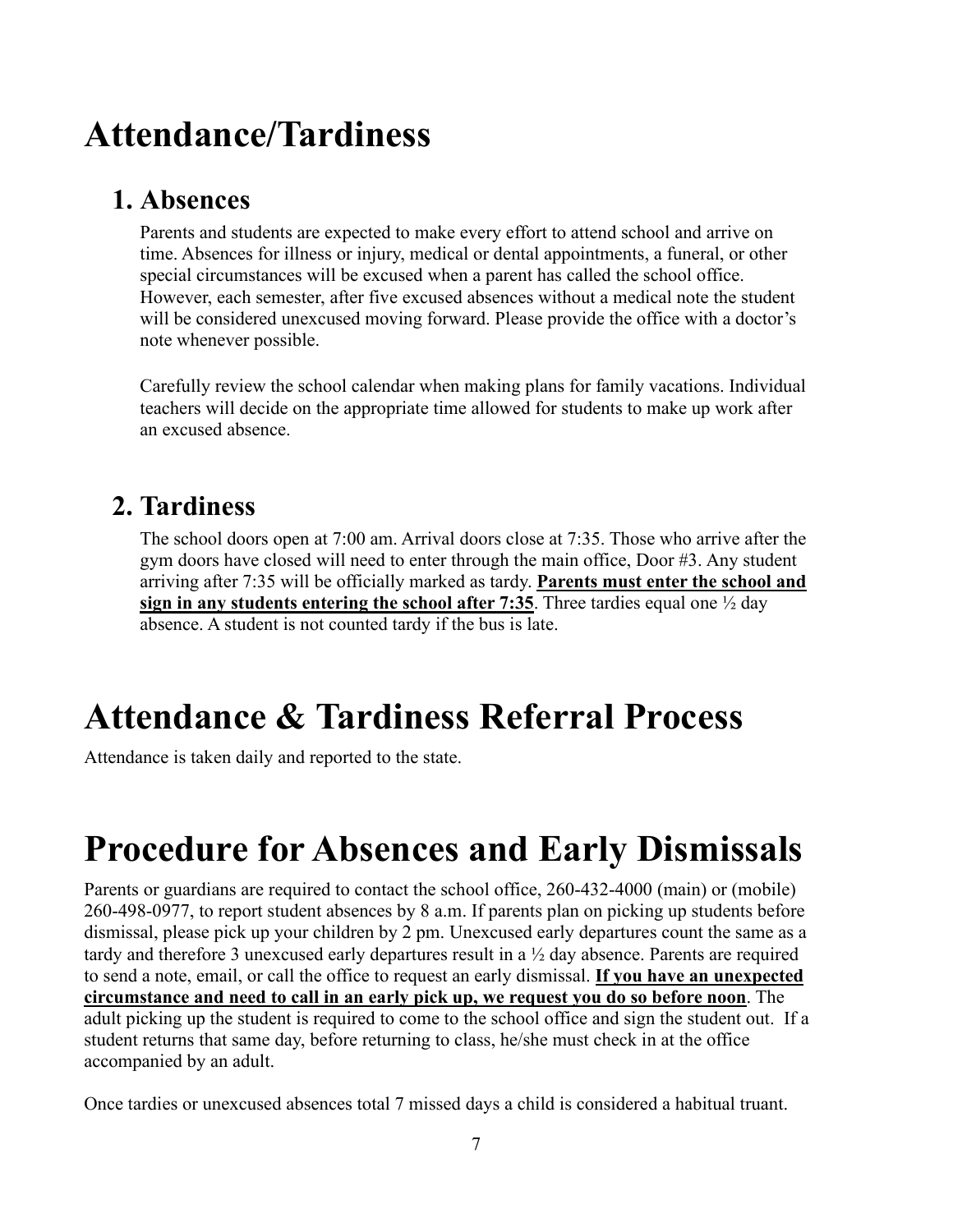The school understands that at elementary ages, attendance is the responsibility of the parent on the behalf of the child and often there are greater issues that impact a child's learning and attendance. The school will therefore first report to the YMCA Status Offender Court Alternative Program (SOCAP) as SOCAP is a resource for a family in need of support.

Unexcused absences include but are not limited to:

- Incomplete immunization records before the first day of school
- Absence due to loss of bus privilege
- Vacation during calendar school days
- Take your child to work day
- Unapproved absence
- Head lice infestation

Notification to parents:

- Parents will be notified after 5 unexcused absences are accumulated.
- The above notification will remind family that 2 more unexcused absences or tardies will result in notification to SOCAP of the multiple unexcused absences.
- The school will file a Delinquency Affidavit with SOCAP.
- The family will receive a court hearing and appearance letter after SOCAP is notified.
- The parent  $&$  child identified as a "habitual truant" is then reviewed for the year regarding his or her attendance record.

Students with excessive absences may be placed on an attendance contract as deemed necessary by the principal. Further review of a child's attendance record may result in placement in another school should attendance continue to be an issue.

### **Communication and Telephone Use**

When parents need to get a message to their child or drop off an item, they should do so by calling or stopping in the school office. Lunch or other items may not be delivered to children at recess or at Mass.

Should parents permit their child to carry a cell phone to school, parents will:

- 1. Complete the Emergency Contact Form at registration. This form contains a section concerning permission to bring a cell phone to school. It is a parent's job to ensure that all of these forms are up-to-date.
- 2. This form contains a signature stating that the parent agrees that the child will follow the in-school student procedures.
- 3. Any phone found on a student without prior consent will be stored in the lock box for a time deemed appropriate by administration. This supports the home to school partnership and ensures students will only bring phones with them because it is the wish of their parent(s).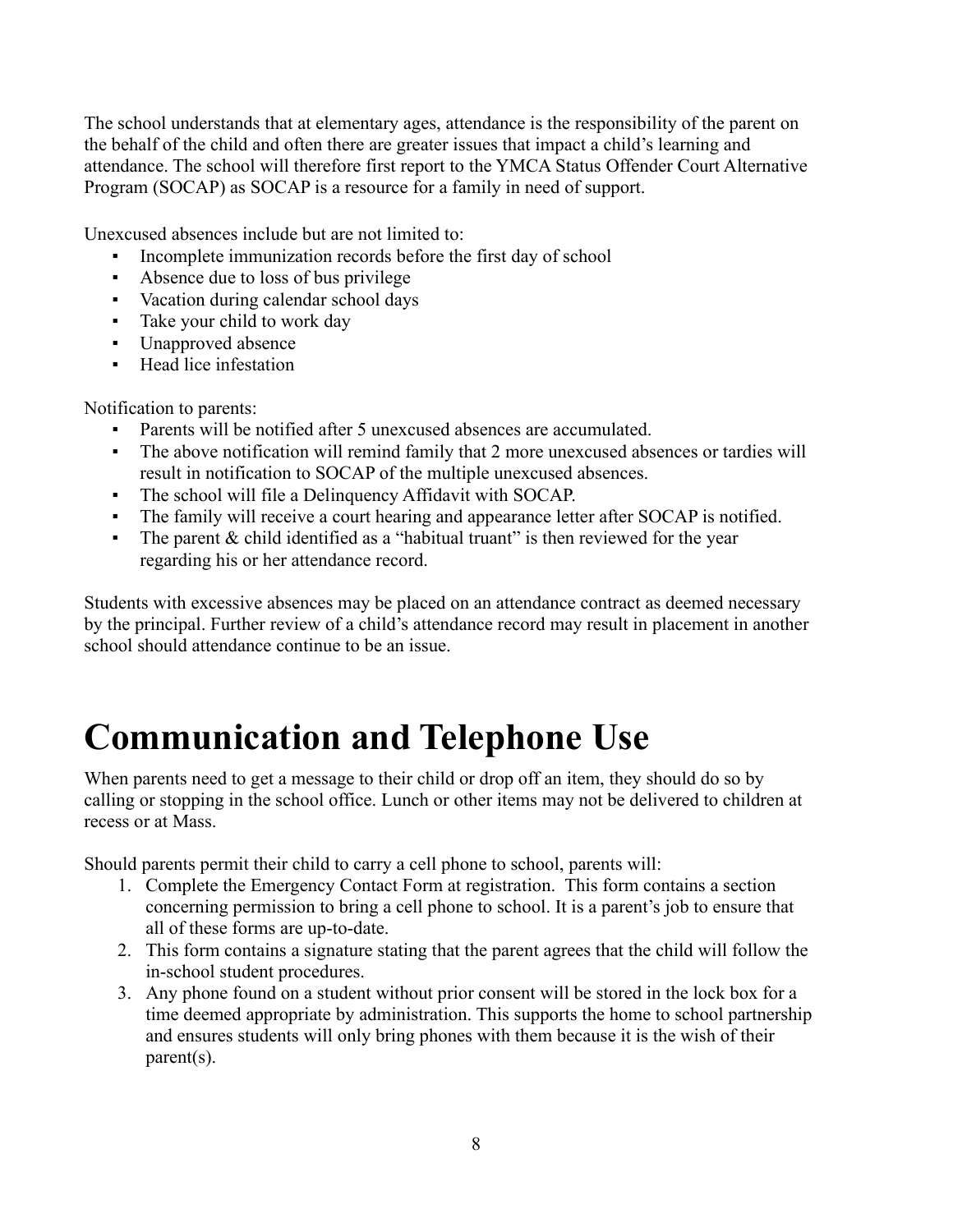#### **Daily Schedule**

| <b>Time</b>   | <b>Details</b>                             |
|---------------|--------------------------------------------|
| 7:00          | Bus arrival & Doors Open                   |
| $7:05 - 7:30$ | Grades K-8 Breakfast                       |
| 7:35          | Tardy Bell                                 |
| 7:45          | Jr. High Academics Start                   |
| 8:00          | Grades K-5 Academics Start                 |
| 10:55         | K-2 Lunch                                  |
| 11:20         | $3rd - 5th$ Lunch                          |
| 11:55         | $\overline{6^{th}}$ -8 <sup>th</sup> Lunch |
| 2:30          | Dismissal                                  |
| 2:45          | All Students picked up by 2:45             |

#### **Emergency Weather Delays/Closures/ Text Services**

Delays and closings are called based on the safety and conditions of SJCS. You may sign up for Text notification through WANE TV. CLASS DOJO is your 2nd resource for delays! Please be sure to keep your Dojo account active and on all the devices your family uses to stay informed.

#### **Illness, Injury at School, and Current Contact Information**

Basic first aid will be given for minor injuries at school. When a child is injured more seriously or becomes ill while at school, parents will be notified. The emergency information kept at the office will be used to contact parents. It is important to notify the school of any changes in contact information. Please provide additional contacts/caregivers for times when a parent cannot be reached.

Please note:

- 1. The emergency contact form provided to the school office is used for important communications. If your contact information is found to be out-of-date and your child's condition is at risk, then the EMS/ambulance will be called to transport your child.
- 2. Emergency contact forms found with out-of-date contacts will require a parent notification and completion of a new form with current contacts to reach.

\*Parents should keep ill children at home until they are fever free for at least 24 hours.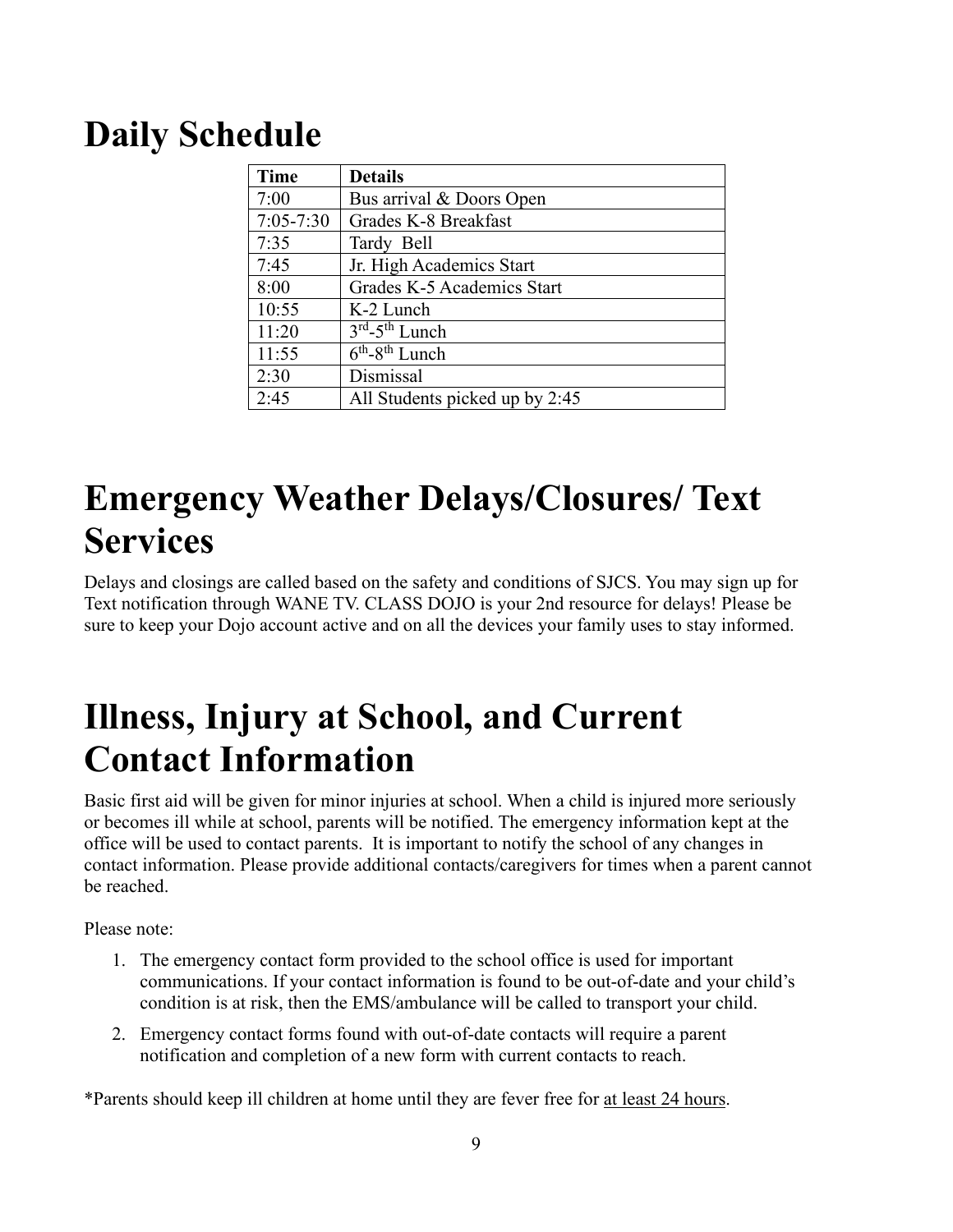Students sent home from school with fever may not return to school until after the following day. For example, should your child be sent home from school with a fever on Monday, the earliest your child may return to school is Wednesday. A fever is considered anything at or above 100 F.

#### **Meals**

- 1. Breakfast is served daily for all students PK-8
- 2. Lunch is served based on the class schedules, from 10:55-11:55 AM.

#### **Birthday treats**

Treats must be pre-packaged and shared according to the following process:

- **1. Request a treat date with your child's teacher.**
- 2. Only purchase treats after contacting your child's teacher and therefore knowing what treats are approved for the entire class and considerate of food allergies.
- 3. Send treats in with your child when s/he arrives to school. If your child comes to class without the treat on the day agreed upon with the teacher, the treat will be shared the following day.
- 4. Balloons, flowers, or other gifts may not be delivered to the school currently.
- 5. Possible pre-packaged treats are listed below:

| Examples of Pre-packed items                   |  |  |
|------------------------------------------------|--|--|
| Packaged Cupcakes or Brownies                  |  |  |
| Packaged Candies, cookies                      |  |  |
| Packaged Gummies                               |  |  |
| Packaged Pretzels or Crackers                  |  |  |
| * Do not send any refrigerated or frozen items |  |  |
|                                                |  |  |

#### **PLEASE NOTE!!!**

**If these guidelines are not followed items remain in the office to be picked up at the end of the day.**

#### **ALSO REMEMBER –**

**Contact your teacher first & ensure you know the allergy-free list for your class!**

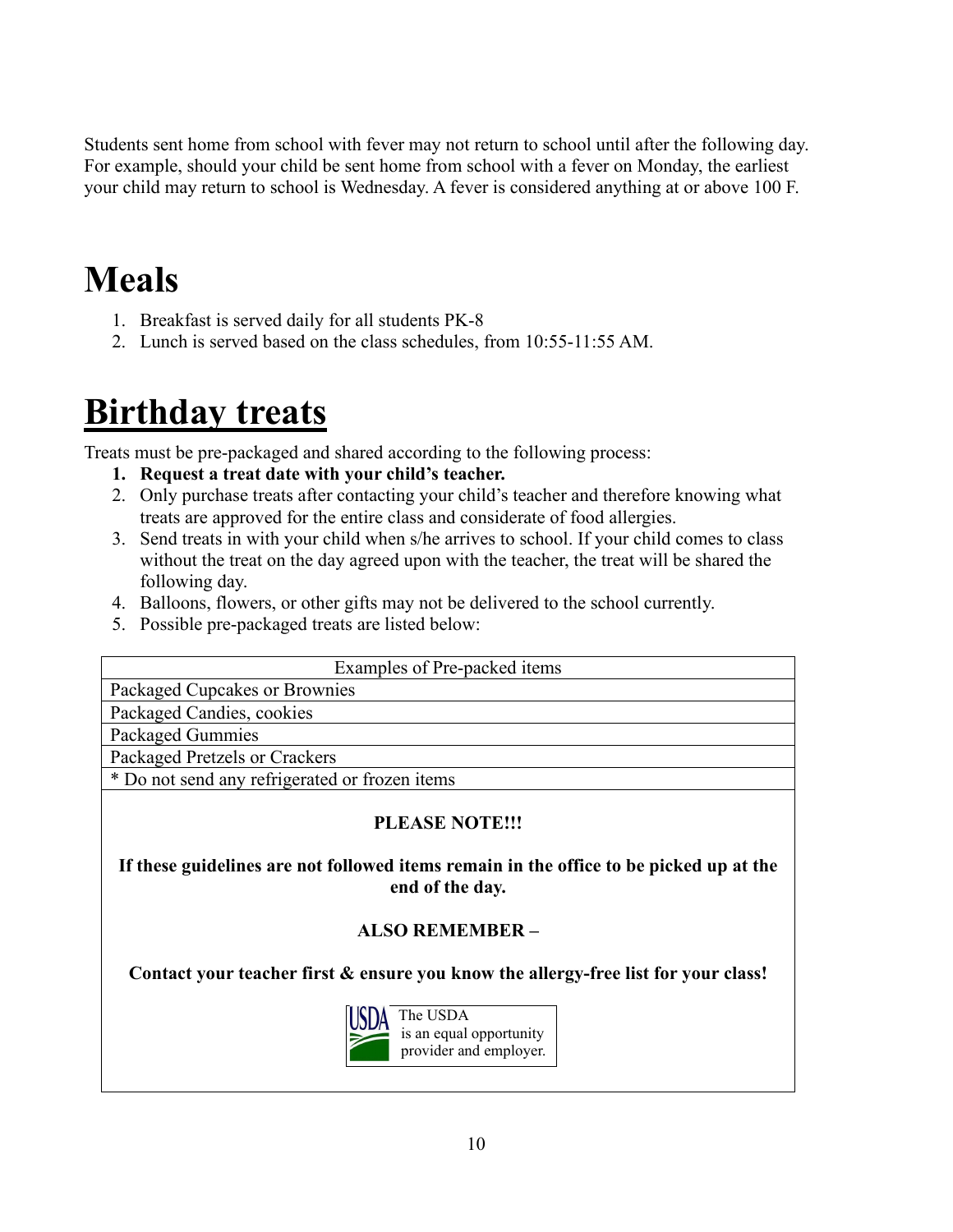#### **Medication**

Parents must give written permission for their children to take medications at school. This applies to both prescriptions and over-the-counter medications. Parents must complete a form which can be obtained at the office. Otherwise, parents may come into the office to administer medication to their child.

Medications to be given by school staff must be unexpired and in the original, labeled container. It is the parent's responsibility to provide refills and inform the office, in writing, of any changes in the medication plan. Teachers may carry and give medication on field trips.

#### **Non-Custodial Parent**

It is mandatory that parents/guardians provide the school with any custody orders that may exist. This information will allow the school to know if the child can be released to a non-custodial caretaker.

## **Visitors**

All visitors must report to the office immediately upon entering the building. A Visitor tag will be issued. Please do not open locked doors for anyone.

### **Volunteers**

Parents are asked not to bring siblings or friends into the classroom when they are volunteering for the school, or along on field trips.

Everyone who works with students in a volunteer or paid position must complete a background check and safe environment procedures. Please see the school safe environment coordinator at the office.

All volunteers in the building at the time of any safety drill must participate quickly and silently in the drill, following the directions of staff members.

Families who wish to track their volunteer service time may do so by obtaining a timecard from the office. Please see the office for details.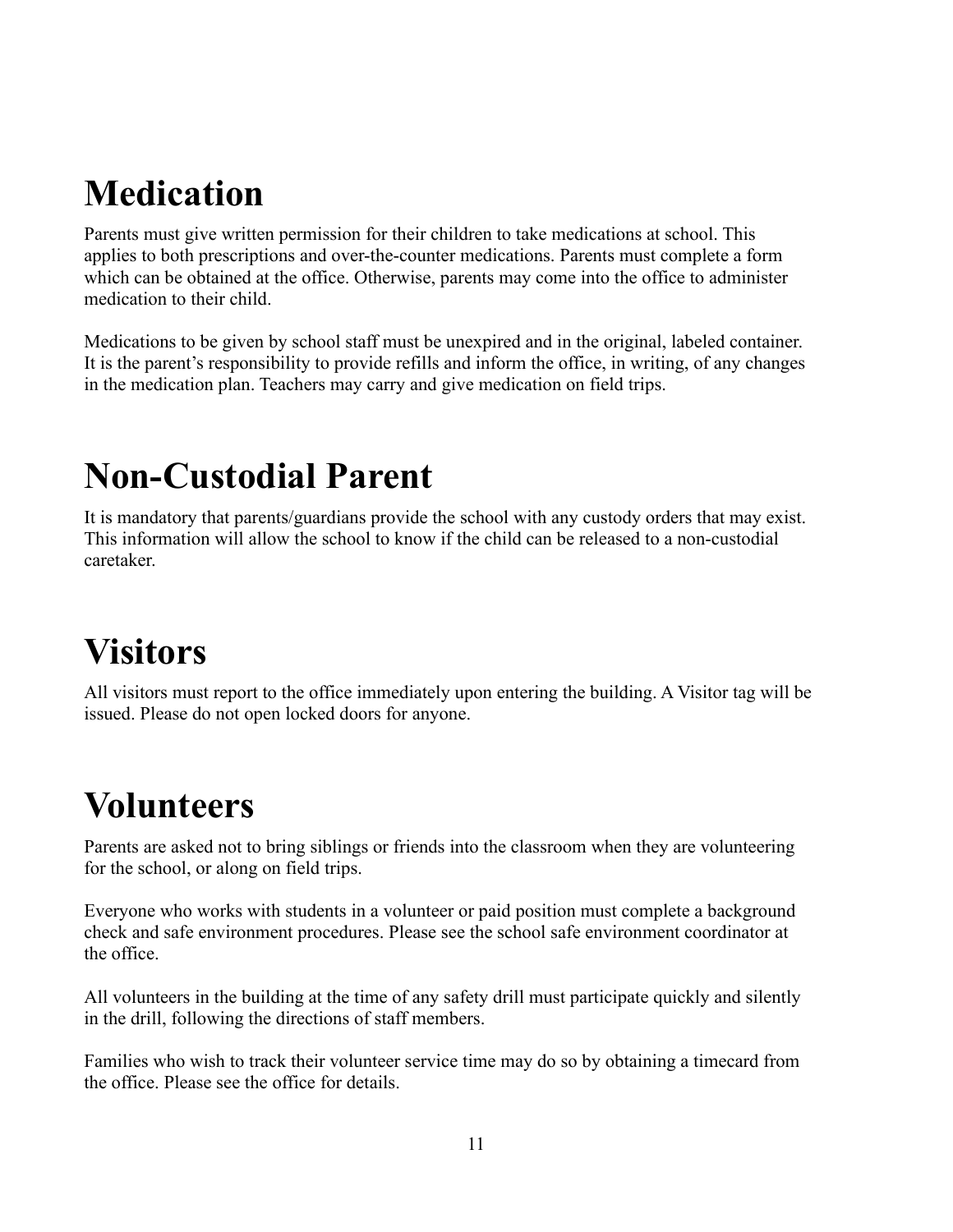### **Student Progress**

There are several ways for teachers and parents to communicate with one another about a student's progress. Some of them are:

- PowerSchool & Class Dojo
- Parent-Teacher-Student Conferences
- Appointments- Parents or teachers may schedule a conference at any time during the school year. Please arrange the appointment in advance so that the teacher can give it his/her full attention, rather than dropping in unannounced.
- Progress Reports
- Report Cards will be issued quarterly. They must be signed and returned to the teacher the following Monday.

#### **Standardized Testing**

All standardized tests mandated by the State of Indiana will be given. The WIDA assessment takes place during the months of January and February. The IREAD-3 assessment takes place during the month of March. Finally, the ILEARN assessment takes place during the months of April and May.

In addition to the state mandated tests, all children in grades K-8 will be testing using the NWEA assessment at least three times a year. The NWEA test will be administered three times a year: at the beginning of the school year, before Christmas break, and at the end of the school year.

## **Grading Policy**

The grade scale is set and by the Catholic Schools Office. An A to F scale will be used in grades  $2<sup>nd</sup>-8<sup>th</sup>$  while a U-O scale is used for Kindergarten and  $1<sup>st</sup>$ .

| K-2 Grading Scale     |  |
|-----------------------|--|
| $O - 95 - 100$        |  |
| $S_{+}$ - 87 - 94     |  |
| $S - 80 - 86$         |  |
| $S - 70 - 79$         |  |
| $N - 60 - 69$         |  |
| <b>U</b> - 59 - Below |  |

| 3 <sup>rd</sup> -8th Grading Scale |     |               |
|------------------------------------|-----|---------------|
| $A+$                               |     | 97-100%       |
| $\mathbf{A}$                       |     | 93-96%        |
| $A-$                               | =   | 90-92%        |
| $B+$                               | $=$ | 87-89%        |
| B                                  |     | 83-86%        |
| $B-$                               | $=$ | 80-82%        |
| $C+$                               |     | 77-79%        |
| $\mathbf C$                        |     | 73-76%        |
| $C-$                               | =   | $70 - 72%$    |
| $D+$                               |     | 67-69%        |
| D                                  | =   | $63 - 66%$    |
| D-                                 | =   | $60 - 62%$    |
| F                                  |     | 59% and Below |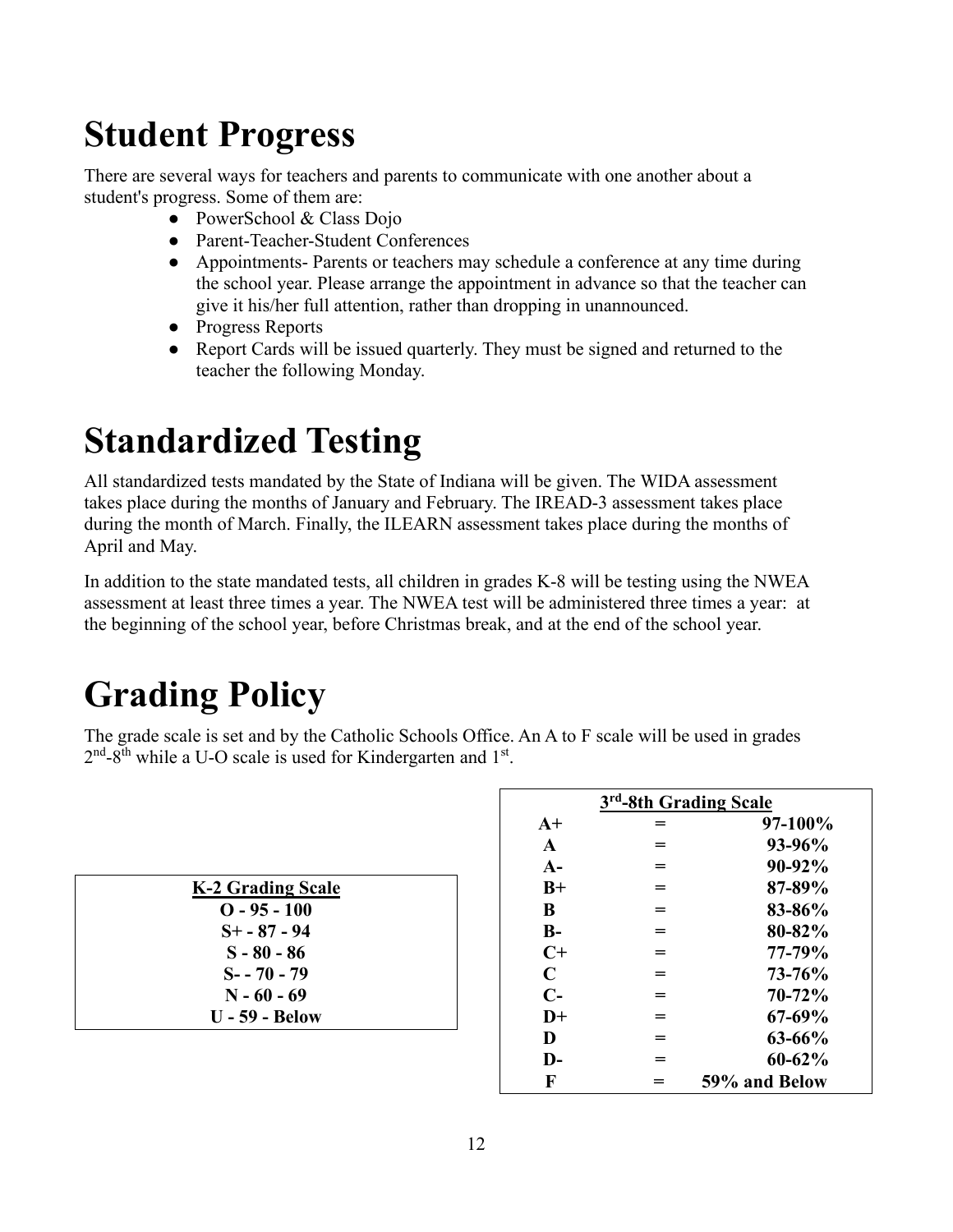### **Report Card Comment Codes**

| <b>Comment</b><br>#      | <b>English</b>                           | <b>Spanish</b>                                     |
|--------------------------|------------------------------------------|----------------------------------------------------|
|                          | Accommodations made to grade level work  | Adaptaciones hechas al trabajo de nivel de grado   |
| $\overline{2}$           | Modifications made to grade level work   | Modificaciones hechas al trabajo de nivel de grado |
| $\overline{3}$           | Academics are improving                  | Los académicos están mejorando                     |
| 4                        | Behavior is improving                    | El comportamiento está mejorando                   |
| $\overline{\mathcal{L}}$ | Comes prepared for class                 | Viene preparado para la clase                      |
| 6                        | Uses time wisely                         | Usa el tiempo sabiamente                           |
| 7                        | Participates in class discussion         | Participa en la discusión en clase                 |
| 8                        | Strives for quality work                 | Se esfuerza por un trabajo de calidad              |
| 9                        | Models Christian virtues and values      | Modela virtudes y valores cristianos               |
| 10                       | Late, missing, or incomplete assignments | Tarde, le faltan o tiene tareas incompletas        |
| 11                       | Low quiz/test scores                     | Puntajes bajos en exámenes                         |
| 12                       | Attendance impacts student performance   | La asistencia impacta al desempeño del estudiante  |
| 13                       | Inattentive and easily distracted        | Desatento y fácilmente distraído                   |

#### **Promotion and Retention of Students**

Students are promoted at the end of the school year if they have fulfilled the requirements of the grade. If the teacher and administrator decide that a student needs more time to master a grade level, a recommendation for retention will be made for continued enrollment.

#### **Resource Department**

Resource specialists provide educational services to students needing academic support. These services include assessment, remedial instruction and differentiated instruction. Services may take place in the regular classroom, in small groups, or in one-on-one settings.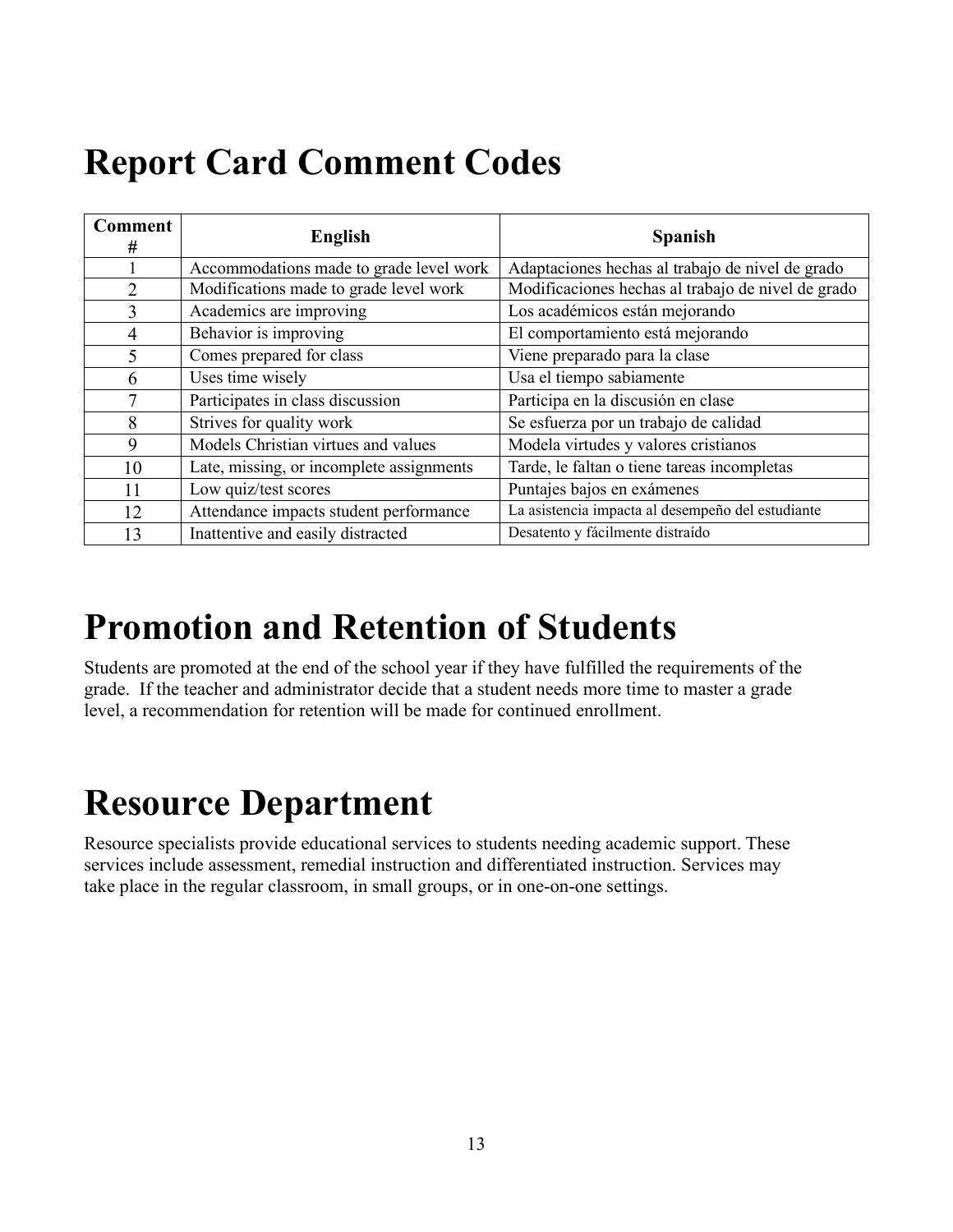## **Case Management and Reporting Needs**

A Social/Case Manager can guide students and families to finding the local resources to overcome issues. Information shared with such personnel is confidential. However, state law requires that confidentiality be waived in reports of abuse or neglect of any child or in the case of a student who threatens harm to him/herself or others.

#### **Discipline Policy**

The goal of our discipline policy is to ensure a positive learning environment for all of our Saint Joseph students and to instruct students in meeting positive behavior expectations.

#### **Student Responsibilities**

It is the student's responsibility to participate in the educational program of the school and to help maintain a Christian, safe and orderly environment throughout the school. The following are student expectations.

- 1. Behave in a respectful manner toward all classmates and adults in the school.
- 2. Respect all property.
- 3. Demonstrate empathy, honesty, and integrity.
- 4. Be responsible for supplies, textbooks, and assignments.
- 5. Help maintain a clean, orderly school.
- 6. Discourage negative behavior in others.
- 7. Follow the dress code.
- 8. Use technology properly and safely.
- 9. Do not bully, intimidate, or harass other students. Bullying or harassment is defined as **overt, repeated acts or gestures, including: (1) verbal or written communications transmitted; (2) physical acts committed; or (3) any other behaviors committed by a student or group of students against another student with the intent to harass, ridicule, humiliate, intimidate, or harm the other student.**
- 10. Do not bring any weapons, real or pretend, to school.
- 11. Do not use or possess tobacco, drugs, or alcohol.
- 12. Follow individual classroom rules set by teachers.

#### **Parent Responsibilities**

Parents are the primary educators and also have the greatest influence on a child. The school can only achieve it's discipline goals with the help of parents. A parent's responsibility includes the encouragement of a positive attitude toward self and learning. The following are expected of St. Joseph School parents: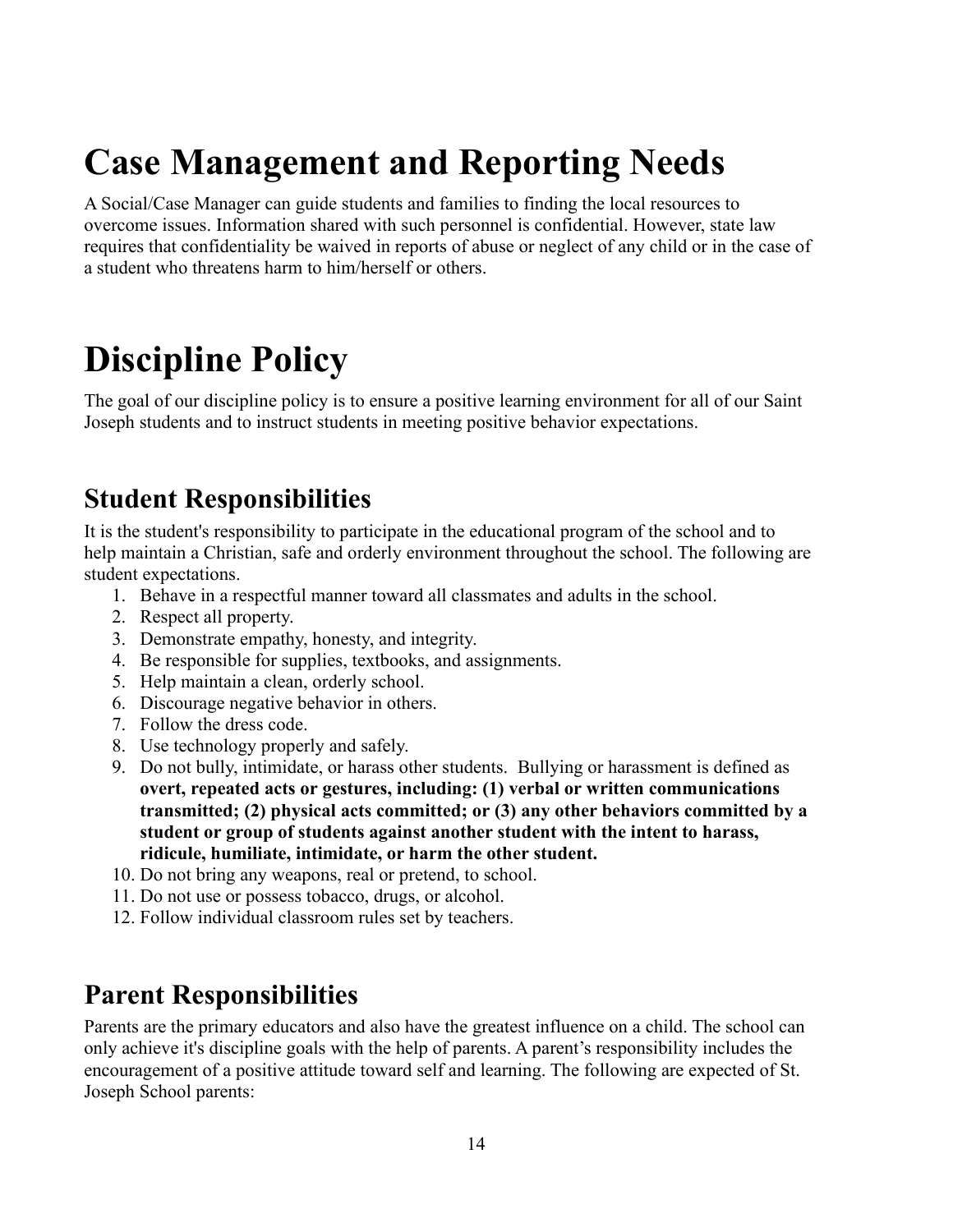- 1. Recognize that parents have the primary role in a child's education.
- 2. Foster a Christ-like concern for all classmates and their reputations.
- 3. Uphold the rules and policies of the school.
- 4. Support the authority of school personnel.
- 5. Speak with the teacher first about a concern over a classroom situation. If unsatisfied, contact the principal.
- 6. Attend requested conferences.
- 7. Do not allow students to bring inappropriate toys, games, or valuables to school. We are not responsible for valuables and cash that are lost at school.

#### **Parent/School Partnership**

The education of students is a partnership between parents and the school. If, in the opinion of the administration, that partnership is irretrievably broken, the school reserves the right to require parents to withdraw their child(ren).

#### **Teacher Responsibilities**

It is the teacher's responsibility to educate students in a manner that promotes their intellectual, spiritual, and emotional growth. These responsibilities include:

- 1. Encourage an atmosphere that helps students attain their educational, spiritual, and personal growth goals without fear of intimidation by others.
- 2. Provide appropriate and challenging instruction.
- 3. Enforce all school rules.
- 4. Foster respect for all school personnel.
- 5. Keep parents and Administration informed about the behavior and academic performance of students.

#### **Administration Responsibilities**

It is the responsibility of the Administration to lead the school toward its stated Mission. This includes:

- 1. Model Christ's teaching of love for one's neighbor in all interactions.
- 2. Advocate for the needs of the students.
- 3. Facilitate the work of school personnel.
- 4. Be accountable to the Pastor and School Board.
- 5. Encourage ongoing professional development for all staff.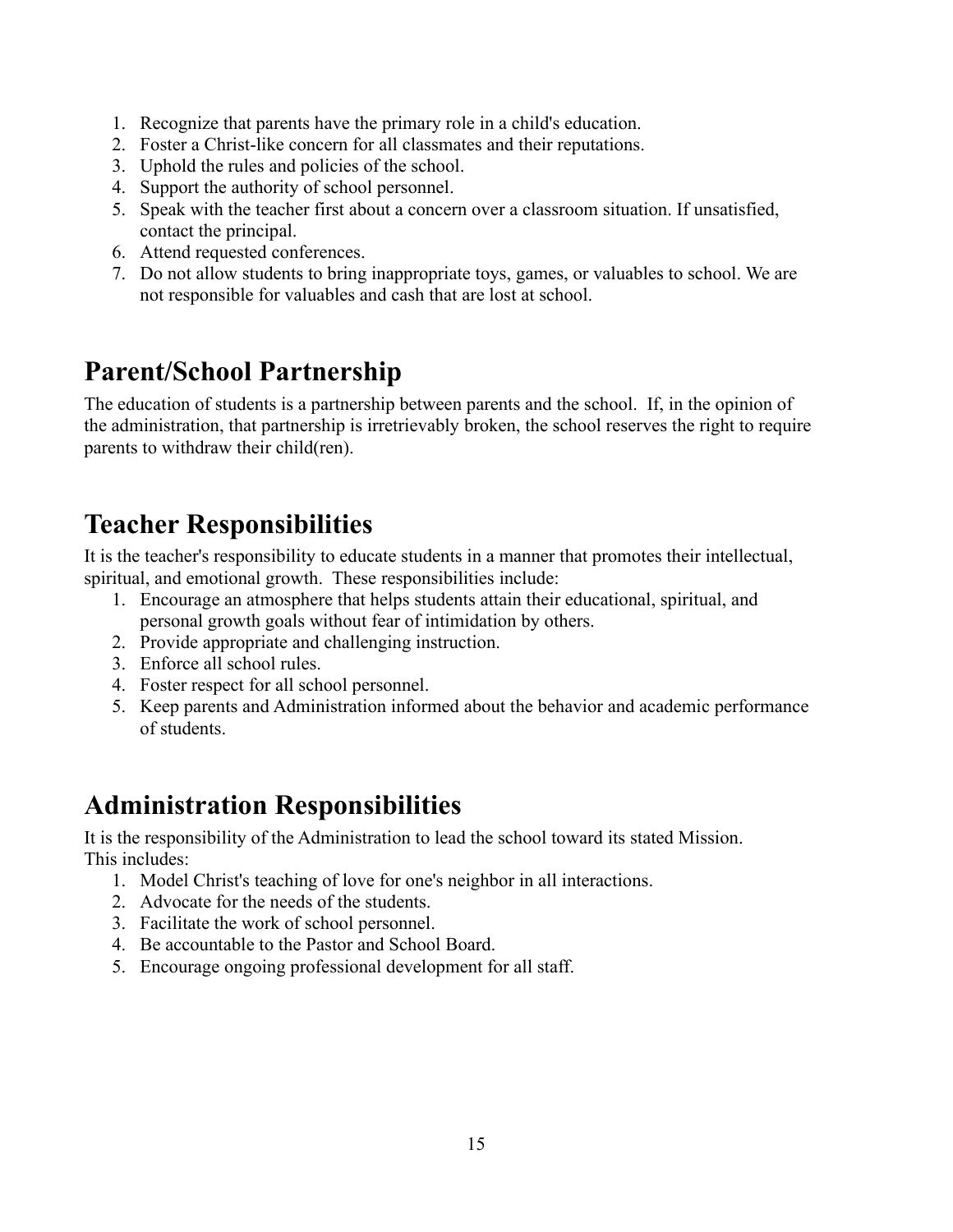### **Disciplinary Procedures and SJCS Discipline Policy**

Emphasis will be placed on the recognition of appropriate behavior. However, when a student chooses to behave inappropriately corrective actions may be taken. These actions are used at the discretion of the school administration and teachers. Consequences are based on four factors:

- 1. The seriousness of the offense.
- 2. The student's unique needs.
- 3. The student's behavior record.
- 4. The circumstances surrounding the offense.

Corrective actions may include:

- 1. Students may be removed from the classroom until the student is able to reflect and resume appropriate behavior. If this cannot be accomplished a parent will be asked to come pick the student up from the office.
- 2. Referrals may be issued for serious or repeated offenses. A parent/guardian signature will be required before returning to school the next day. School administration will determine the appropriate consequences. The referral becomes part of the student's record and will be forwarded with transcripts to schools that request discipline records.
- 3. Detention-The student may be directed to do academic or service work. A notice will be given to the parents so that they can make transportation arrangements.
- 4. Service tasks may be assigned.
- 5. Behavior Probation Contract -a written contract among the school, parent, and student, stating a specific behavior plan.
- 6. Suspension and/or removal from school sports and other extracurricular activities. Parents will be notified. Supervision for a suspended student will be provided at the family's expense.
- 7. Expulsion. This is the permanent exclusion of a student from the school. It is reserved for the most severe offenses. Parents will be notified in writing prior to expulsion. Examples of offenses which may result in expulsion are:
	- a. Use or possession of tobacco, drugs or alcohol
	- b. Inappropriate conduct in matters of morals, dishonesty, or crime
	- c. Bringing weapons to school
	- d. Harassment of any person
	- e. Serious, repeated violations of school regulations
	- f. Any action that the administration judges to be a threat to another person

#### **Saint Joseph Catholic School Discipline Policy**

The vision of Saint Joseph Catholic School (SJCS) is providing opportunities where children are "Learning to lead and serve as saints." This emphasizes the importance and need for each child to develop a strong sense of respect and responsibility. In order to foster that sense of self-discipline the faculty and staff of SJCS is committed to creating and upholding an environment that affirms the dignity of all persons within the school community.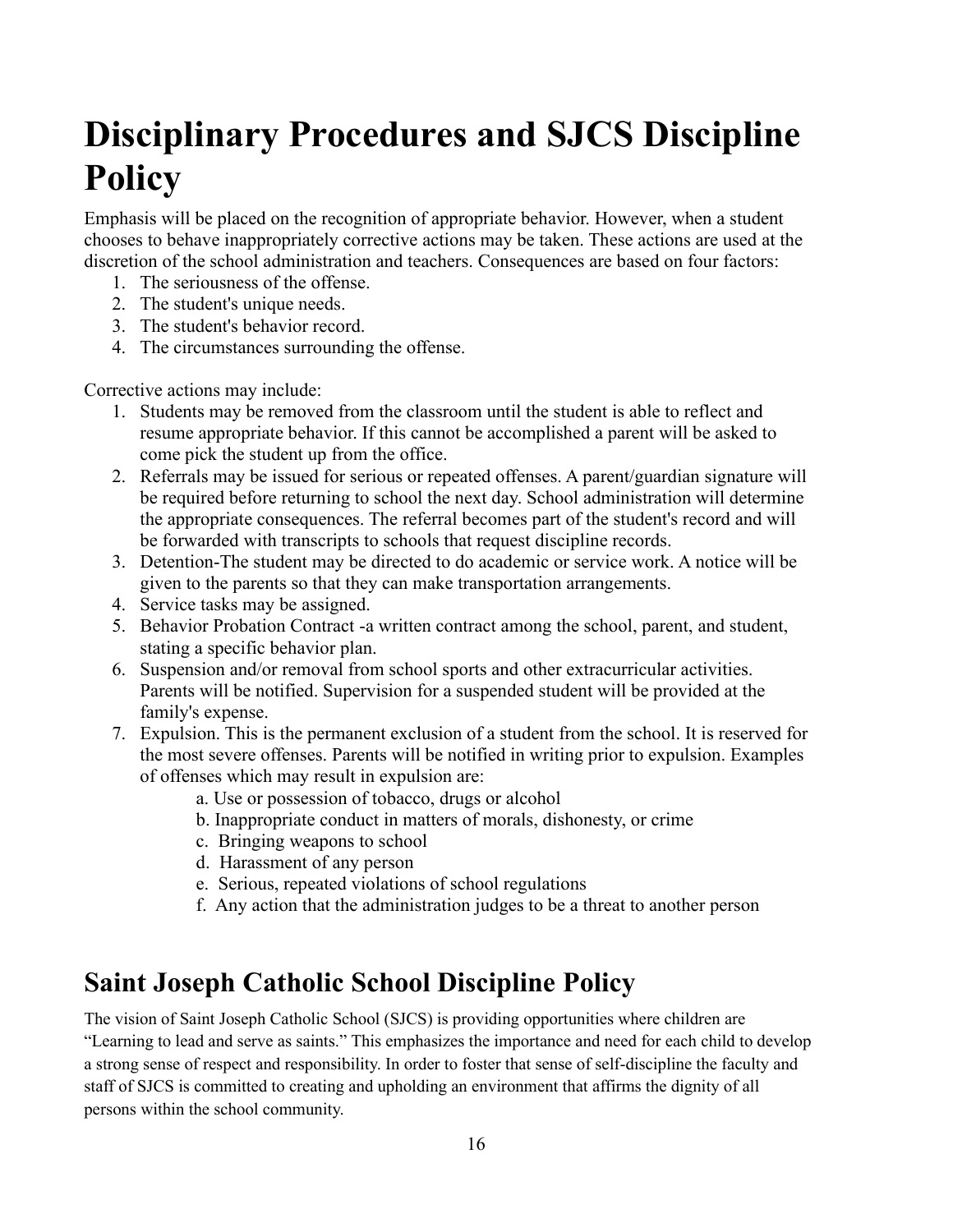The ultimate purpose of SJCS discipline policy is to develop true Christian character and a sense of responsibility, establish an atmosphere conducive to academic excellence, and protect the welfare of the individual, as well as the school community. Thus, emphasizing the need for each student to grow in virtue by recognizing both what they have done and whom their actions have affected, then be involved in the solution process.

Teachers and administrators hold both the authority and the responsibility to implement the philosophy, goals, objectives, and policies of SJCS. Therefore, when a student fails to exercise self-discipline, it is the responsibility of staff and/or administrator to respond with the appropriate corrective action as outlined in the classroom and SJCS discipline policy.

Each teacher has the right to create a classroom management system based on the school's framework and administration approval. School wide,  $(K-8<sup>th</sup>)$  students are held to the expectation that they will act in a caring and appropriate manner. Students will be warned once before a parent contact is made. Each discipline policy may vary between each grade level, but policy will be explained to students and parents/guardians by their teacher and administration. Parents will be informed about the classroom rules and consequences at Back-to-School night or they may speak directly with their child's classroom teacher. Classroom teachers are responsible for handling the consequences for warnings, but parents will be notified by the teacher or administrator if the behavior persists. At that point parents may also be asked to come in for a conference if the student's actions warrant an extensive conversation or modified plan of action. Good communication between teachers, administration, and parents is essential to the student's behavior and positive behavioral shaping.

#### **Disciplinary Steps**

*Note*: The principal may omit steps and immediately move to more serious consequences. These are usually areas where safety and security of the student and school community are involved. When a child chooses to disregard the rules, it is important that he/she understands that consequences will take place.

- 1. Step 1: Individual Classroom Discipline Action
	- a. Students are expected to adhere to their individual classroom management system.
	- b. If a student fails to meet the classroom expectations, then they may be sent to the office for a time out or referral.
- 2. Step 2: Referral
	- a. Will be given by school administration.
	- b. Upon receiving a referral, parents will be notified of the student's offense and consequences.
	- c. The referral will be signed by the student and administration. It will then be sent home to be signed by the parent(s). The referral must then be sent back to school the next day.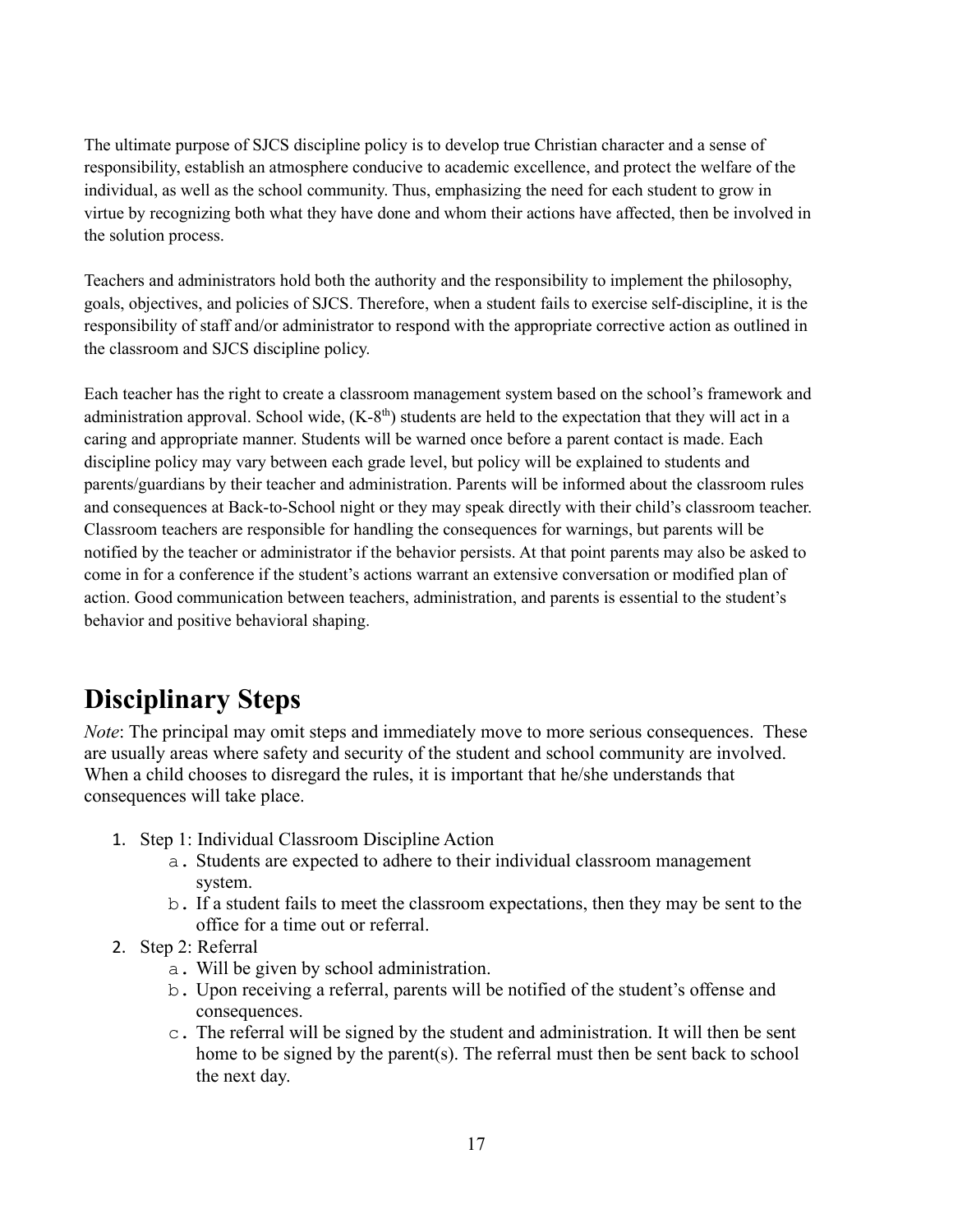- d. Note: The consequence assigned on the referral will still take place even if the signed referral has not been returned.
- e. After three referrals the parents and student will need to meet with administration to determine an appropriate action plan for the student. This may result in a suspension.
- 3. Step 3: Suspension(s)
	- a. Two suspensions (in-school or out of school) will require a meeting with parents, administrator, and pastor to determine continued enrollment with SJCS.
- 4. Step 5: Expulsion
	- a. If deemed necessary by pastor and administrator a student may be expelled.

*Again please be aware that the Discipline Policy may be changed at the discretion of the administration or pastor.* 

*Any questions regarding the Discipline Policy may be addressed to the school's administration. Thank you in advance for your assistance in supporting Saint Joseph Catholic School Discipline Policy.*

#### **School Dress/Uniform Policy**

Uniforms are required on every school day unless students and parents are notified in advance.

- 1. Navy Pants or Shorts. Shorts are permitted in the first and fourth quarters only.
- 2. Girls may wear jumpers through 4<sup>th</sup> grade.
- 3. Skirts are permitted beginning in the  $4<sup>th</sup>$  grade.
- 4. All shirts must have a collar and remain tucked in the entire school day.
- 5. Students may wear a school cardigan/sweater.
- 6. Students wear ties on Mass days: Wednesday & Friday. K-3 girls wear jumpers on Mass days.

Care of self and belongings:

- 1. Clothing must fit appropriately and be clean and in good repair.
- 2. There are no visible marks, drawings, or tattoos on the student's person.
- 3. Jewelry is small and discreet, no hoops or dangling earrings by females. Earrings not permitted for male students.
- 4. Hair is a natural hair color and must be kept clean and neat. Boy's hair must be cut above the collar. Boys may not wear hair bands/ponytails. Student's hairstyle must not cover their eyes. Ponytails worn by girls will not hinder the vision of others.
- 5. Hats are not worn inside the building. This includes hoods of jackets/coats.
- 6. Shirts must be tucked in. No exposed skin at the midriff.
- 7. Undershirts are white or a neutral color, no visible writing or pictures.
- 8. Shorts and skirts are no shorter than 3 inches above the knee
- 9. Pants and skirts are worn at the waist.
- 10. Belts are to be worn with pants and shorts. The school issued belt is preferred.
- 11. Shoes and socks are required at school. Flip-flops, platforms, open heels or open toes are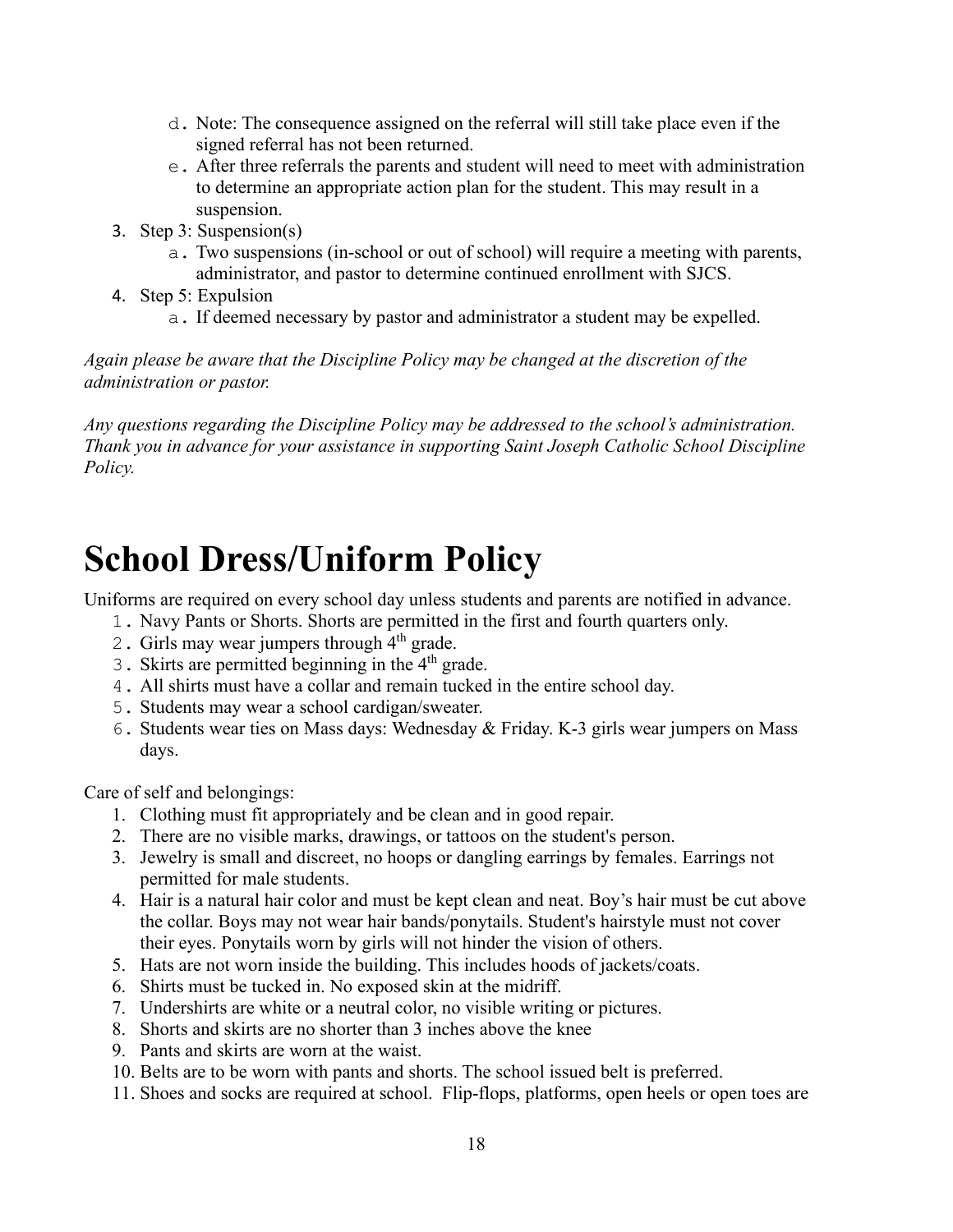not acceptable. Shoes with heels will not be worn.

12. No makeup.

Any student who does not meet these requirements will be sent to the office. Parents or guardians will be called to bring their child appropriate clothing, or the student will be sent home. Dress Code Notice Cards will be sent home, signed and returned the next day.

#### **Sacramental Preparation**

Should a child need preparation to receive sacraments according to Church guidelines, a family may work directly with appropriate designated staff from the school or Parish. Depending on the situation a student may receive sacrament preparation within or in addition to the school day.

#### **Mass**

All students will attend school masses.

### **Fine Arts**

All students participate in the fine arts.

### **Transportation**

Families are responsible for the transportation of their child. Should the bus or transportation service not be functional, or should a child be removed from the bus, it is still the responsibility of the parent to transport his or her child to school.

While there are seats available, transportation by bus is offered. Appropriate behavior on the bus is expected at all times. Students may lose seats due to poor behavior. Each child will be reviewed at the end of the year before he/she may reclaim a seat. A family may lose the right to ride in the event that parents are not timely for bus arrivals and departures.

Seats are on a first come-first serve basis. All riders must first complete a bus request and submit the form to the office. Students may not ride without submitted forms and final authorization by administration. The 2021-2022 bus fee is \$300 per child.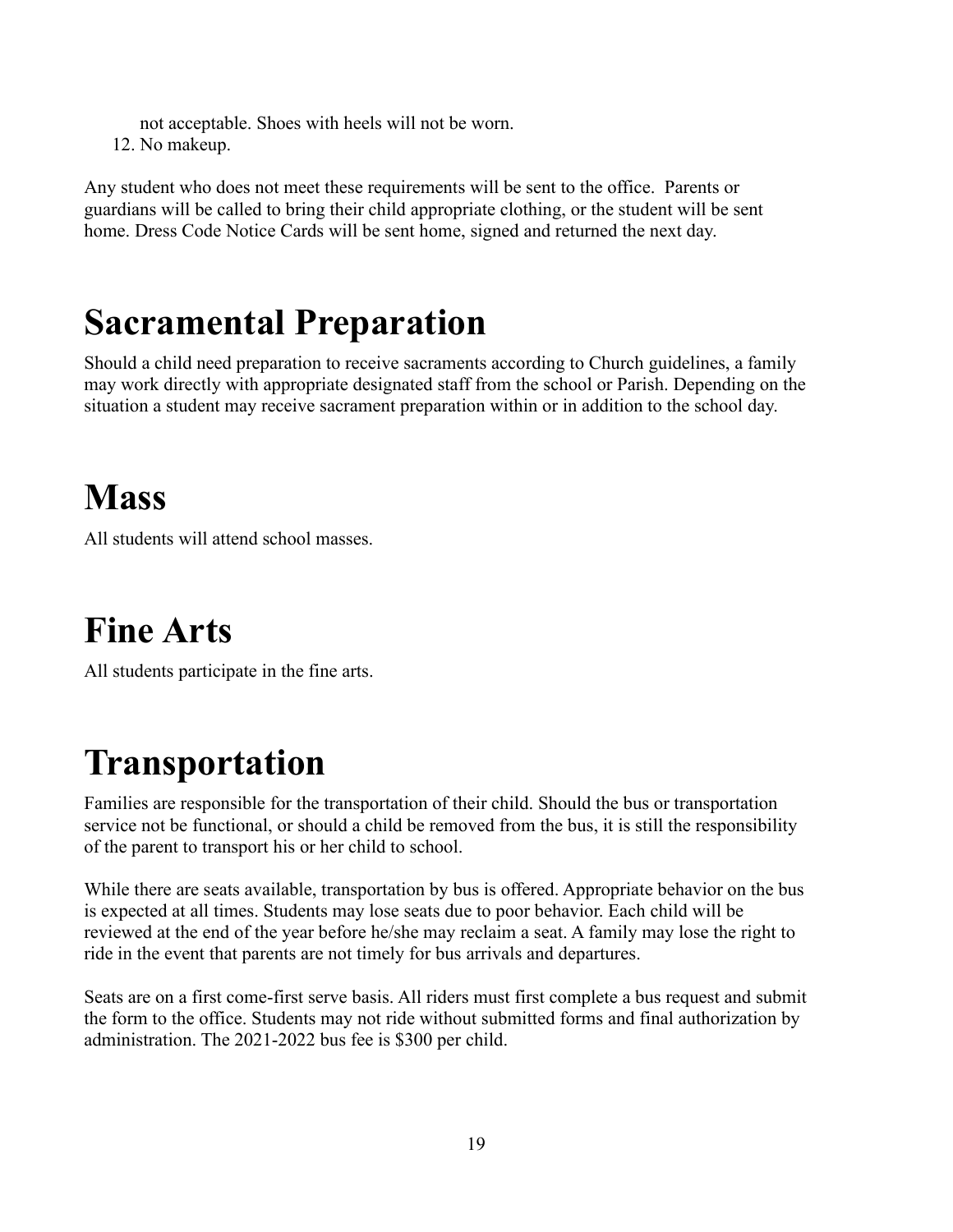## **Traffic and Parking Procedures**

All families are expected to follow the traffic and procedures as advised by the school and staff. Ignoring procedures endangers the lives of all children, not only those of your own. We ask all driving adults to respect life and protect all who are in our parking lots.

## **Field Trip Policies and Forms**

Field trips are educational opportunities. They are a privilege for students who show appropriate conduct. Students who do not go on a field trip are expected to be in school for an alternate assignment.

A parent or guardian must sign the Diocese Field Trip Permission form in order for a student to go on a field trip.

### **Photographing/Media Releases**

Occasionally photos taken at Saint Joseph events will be sent to local media. If you do NOT want your child's photo to be in any publication, a parent must sign the Photo Release Refusal Form that is in the registration packet.

### **Tuition Payments**

Completion of your family's Tuition Payment Agreement is part of the enrollment requirements for your child(ren). Each family is responsible for the fulfilled payment of tuition balances. All balances must be paid in full in order to register for the following year. We want all of our students to return each year so we ask that your balance is paid while new students apply and register, to retain your seat.

### **Diocesan Policies**

All of these policies have been explained either in the preceding material or are provided in their required language stated below.

- Enrollment (P4010)
- Attendance (P4040)
- Grounds for Suspension of Expulsion of Students (P4520)
- Disciplinary Review for Students (suspension or expulsion) (P4530)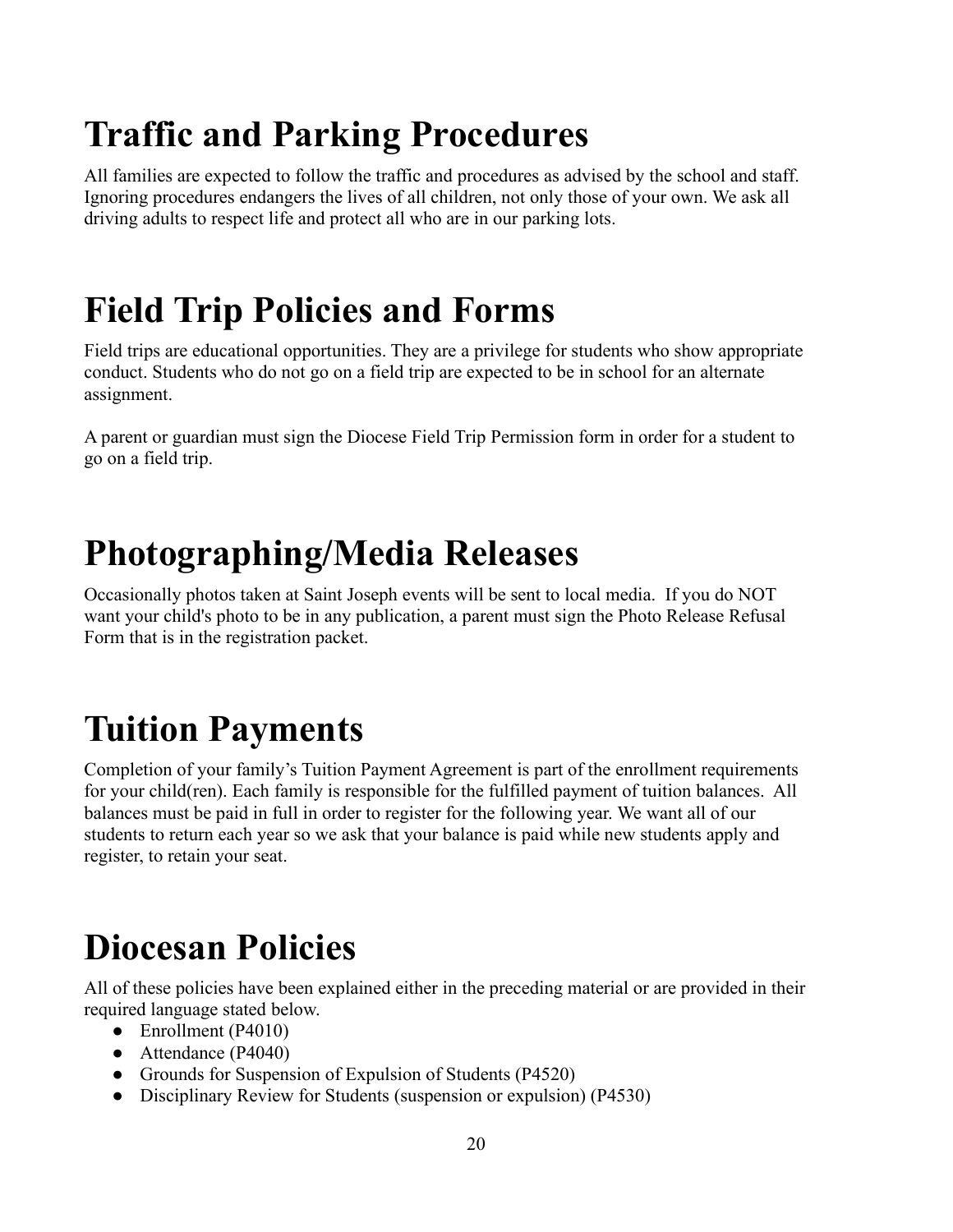• Parent/Guardian Concerns Procedure (P2310)

The following diocesan policies, parts of diocesan policies, or references to diocesan policy shall be included in the Parent/Student Handbook of each school.

• Family Educational Rights and Privacy Act (P4170)

"A notice concerning parental access to educational records is available in the school office which any parent or eligible student may view during regular business hours."

• Religious Issues (P4410)

"The teachings and traditions of the Catholic Church are the guiding principles of behavior for all students while enrolled in a diocesan school."

● Failure or Refusal of Parent/Guardians/Custodians to Participate in a Disciplinary Proceeding (P4420)

"The failure or refusal or parents/guardians/custodians to participate in diocesan or school discipline proceedings concerning their students' improper behavior may be considered educational neglect and the child may be considered "child in need of services" in accordance with I.C. 31-34-1-7, and, in that case, the matter shall be referred to Child Protective Services."

● Student Accused of Non-School Related Criminal Act (P4550)

"When a student is accused of a non-school related criminal act, the school shall follow diocesan policy."

• Gun-free Schools (P4560)

"Students are prohibited from bringing a "firearm, destructive device or deadly weapon to school or school functions. Further, students are prohibited from possessing a firearm, destructive device or deadly weapon in route to or from school or school activities. A violation of this policy carries an automatic expulsion from school." This penalty supersedes any penalty which may be attributed by a local school's disciplinary policy.

• Substance Abuse (P4570)

"The school shall assist students experiencing substance abuse problems in accordance with diocesan policy."

● Harassment Prohibition (P4580)

"The Diocesan prohibits harassment and retains the right to address harassing behavior through whatever means it determines are reasonable and appropriate."

• Student Locker and Vehicle Inspection (P4590)

"All students who enroll in a diocesan school must consent to the search of their person and personal belongings, lockers, school desks, vehicles, etc., at any time and for any reason consistent with the policy."

● Acceptable Use Policy (P4620)